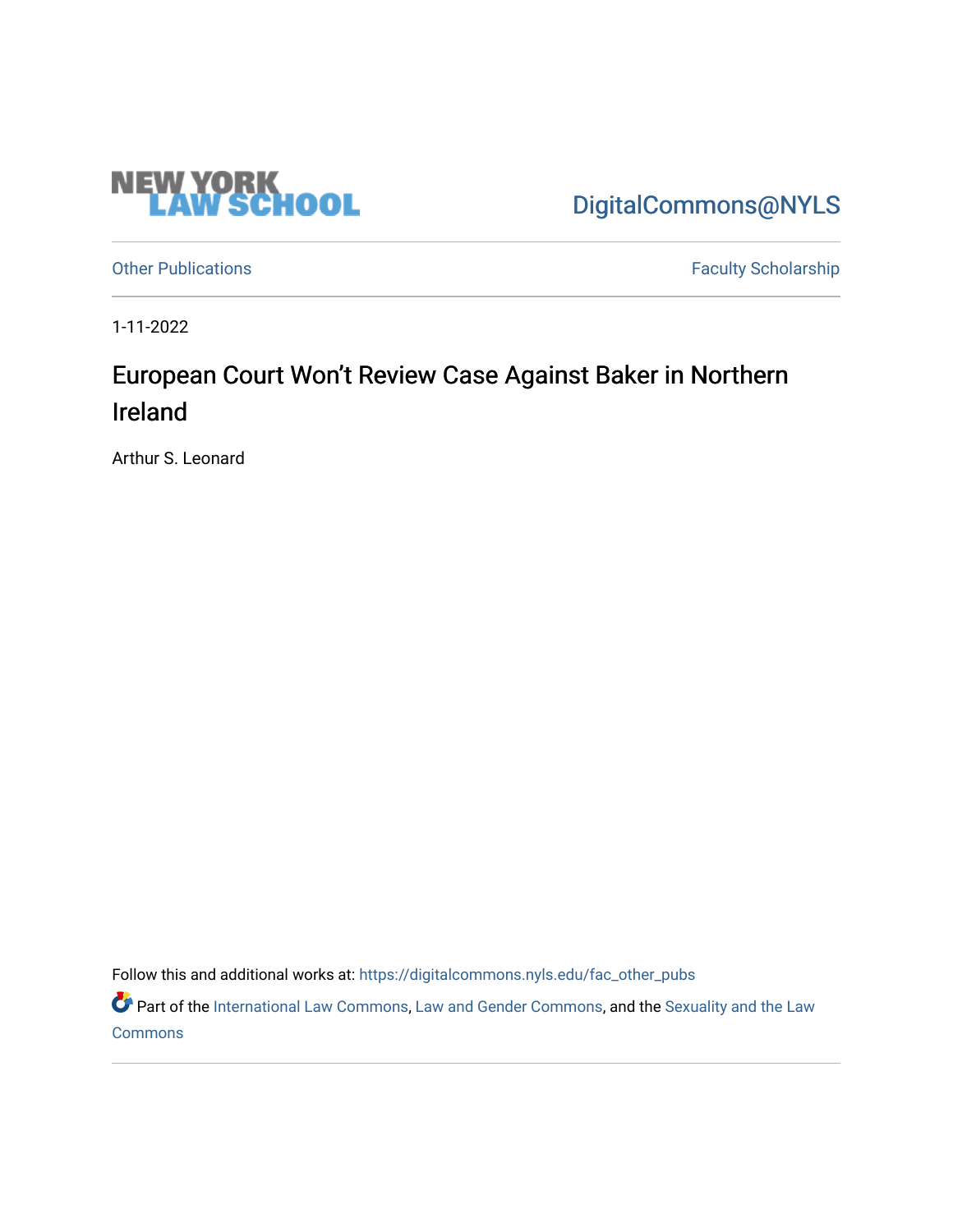## European Court Won't Review Case Against **Baker in Northern Ireland**

gen By Arthur S. Leonard

0 comments Posted on January 11, 2022



Daniel McArthur of Ashers bakery arrives at a Supreme Court hearing in Laganside courts in Belfast, Northern Ireland.

**REUTERS/CLODAGH KILCOYNE** 

Facebook

Print

More

 $\overline{1}$ 

Sign up for our amNY Sports email newsletter to get insights and game coverage for your favorite teams

The European Court of Human Rights issued a decision on January 6 rejecting an appeal by Gareth Lee, an Irish LGBTQ rights activist, from the Supreme Court of the United Kingdom's reversal of his victory in the lower courts against Ashers, a bakery that declined his 2014 order for a cake extolling same-sex marriage.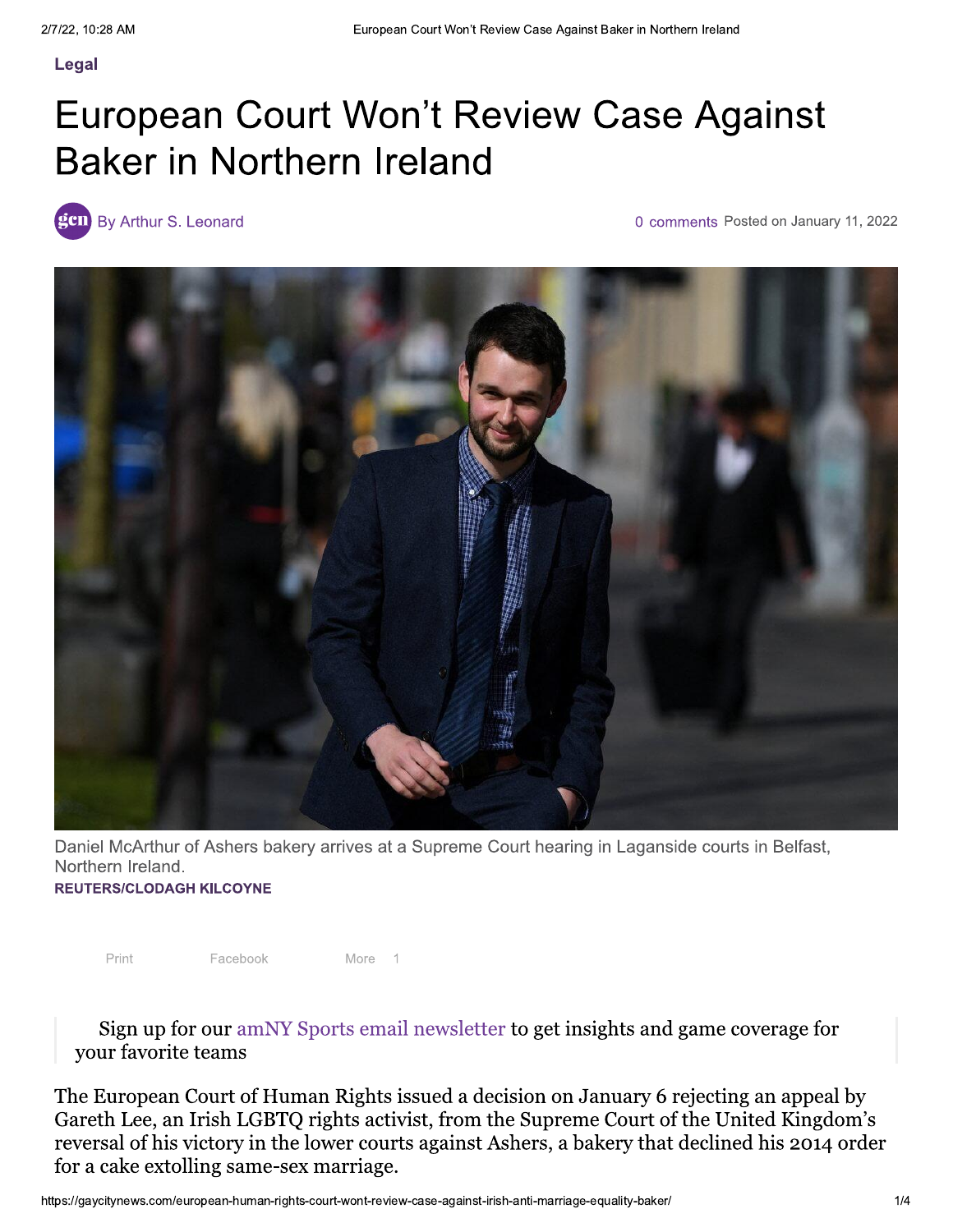## European Court Won't Review Case Against Baker in Northern Ireland

Same-sex marriage became legal in the England, Wales, and Scotland in 2014, but Northern Ireland lagged behind, despite earnest efforts by Lee and other LGBTQ rights campaigners. Lee planned to attend a "private event" on May 14, 2014, to mark the end of Northern Ireland Anti-Homophobia and Transphobia Week and to note progress in the campaign for same-sex marriage, which had been narrowly rejected in a recent vote by the Northern Ireland Assembly.

Lee decided to bring a cake to the event and went to Ashers, where he ordered a cake to be decorated with a picture of "Bert and Ernie," the logo of QueerSpace (an Irish LGBT rights organization), and the caption "Support Gay Marriage." A clerk took his order, but he was later informed by telephone that the order should not have been taken. Ashers would not fulfill his order because the owners of the business, Mr. and Mrs. McArthur, were "Christians" and unwilling to prepare a cake supporting gay marriage. He was offered an apology and a refund. He found another bakery to provide the cake and made a complaint against Ashers to the Equality Commission of Northern Ireland.

Lee claimed a violation of two local laws: The Equality Act (Sexual Orientation) Regulations of 2006 and the Fair Employment and Treatment (Northern Ireland) Order of 1998, both of which prohibit direct or indirect discrimination on grounds of an individual's sexual orientation, political opinion, or religious belief by businesses providing goods and services to the public.

His case was argued first in a County Court, which found in Lee's favor under both of these laws. Ashers appealed and the Court of Appeals affirmed the County Court's ruling, which had awarded Lee damages of 500 British Pounds. But Ashers' second appeal, to the Supreme Court, was successful. That court found that Ashers would have refused to make the cake regardless of the sexual orientation, political opinions, or religious views of Mr. Lee, because they objected to the message on the cake. Indeed, the court found that Ashers would not have made a cake expressing support for gay marriage from any customer, regardless of the customer's sexual orientation.

The Supreme Court wrote, "People of all sexual orientations, gay, straight or bisexual, can and do support gay marriage. Support for gay marriage is not a proxy for any particular sexual orientation." The Court noted evidence that Ashers employed gay people and served gay people in the past, and concluded that it "did not, therefore, accept the reason for refusing to supply the cake was that the applicant was thought to associate with gay people: the reason was the McArthurs' religious objection to the cake."

In their defense, the McArthurs had relied upon religious and political rights guaranteed by the European Convention on Human Rights. Commented the Supreme Court: "The bakery could not refuse to provide a cake  $-$  or any other of their products  $-$  to Mr. Lee because he was a gay man or because he supported gay marriage. But that important fact does not amount to a justification for something completely different — obliging them to supply a cake iced with a message with which they profoundly disagreed." The Court concluded that compelling Ashers to make and sell such a cake would violate its rights under the European Convention.

The UK Supreme Court's opinion also noted and discussed the then-recent US Supreme Court decision in Masterpiece Cakeshop, in which that court overturned a decision by the Colorado Court of Appeals that a baker had unlawfully discriminated against a same-sex couple by refusing to make a wedding cake for them, but the UK court pointed out that the US court had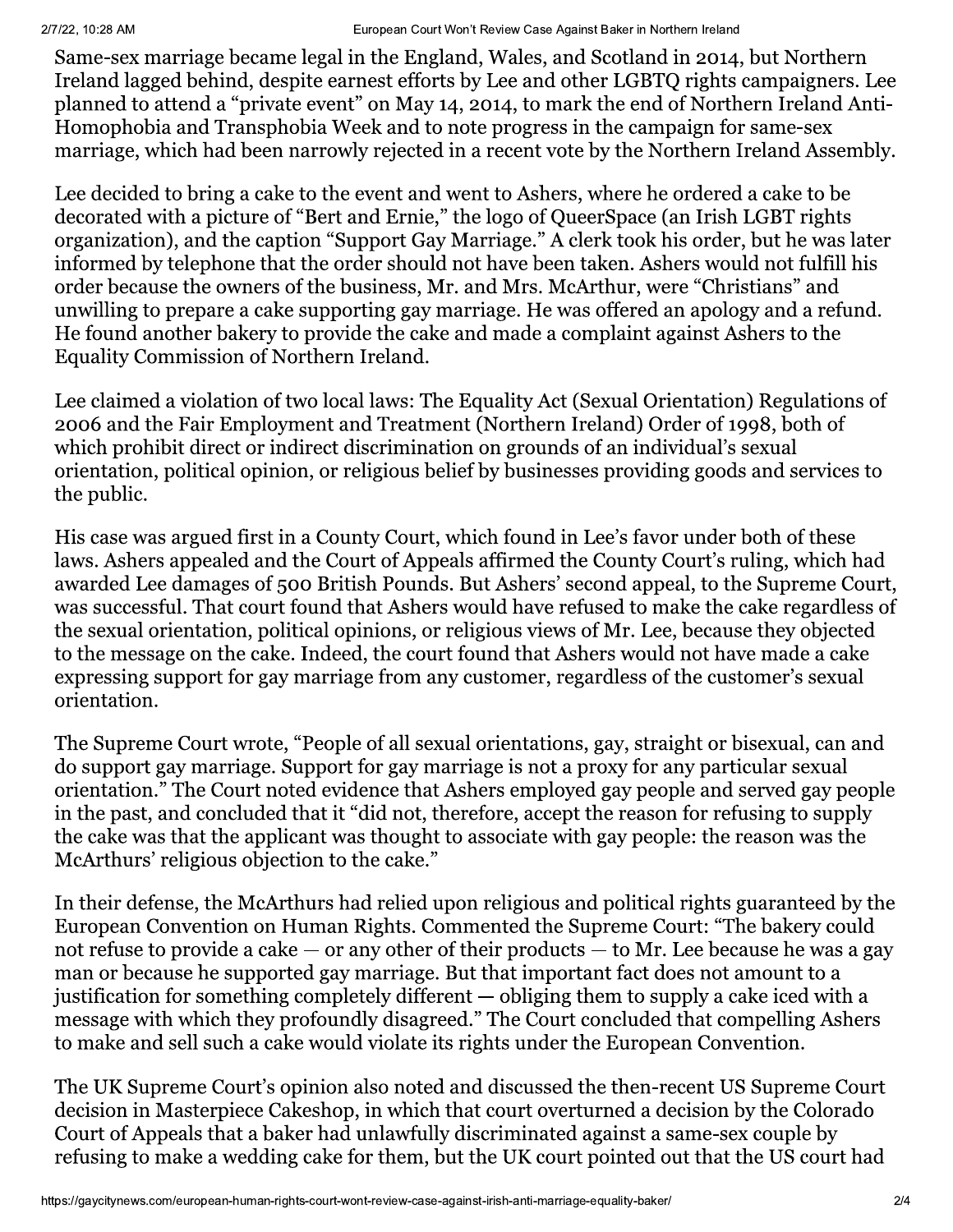not ruled on whether the baker had a constitutional right to refuse to make the cake, disposing of the case instead based on a finding that the Colorado Human Rights Commission had exhibited hostility towards the baker's religious beliefs during a hearing on the charge against him, and had treated inconsistently complaints against other bakers who had refused to take orders for cakes condemning same-sex marriage.

The European Court hears appeals from domestic courts on claims that applicants' rights under the European Convention were violated. The European Court decided that Mr. Lee had forfeited his right to bring a complaint based on the European Conventions provisions that have generally been interpreted as prohibiting anti-gay discrimination because he had not relied upon them in his litigation in the British courts.

The British courts are bound to rule on claims asserted under the Convention in a manner consisting with the Convention's interpretation by the European Court, but the Court noted that none of its past precedents had ruled directly on a case presenting exactly this kind of dispute, where both parties sought to rely on their rights under the Convention, calling for a "balancing" of rights. Lacking such a direct precedent, the British courts would have to consider Lee's asserted Convention rights if he raised them and try to reach a decision consistent with the Convention. But Lee had not raised his Convention rights in the British Courts.

It is a general principle of appellate jurisdiction that in order to present a legal claim or theory to an appellate court, one has first to present it to lower courts and give them a chance to consider the claims. In this case, the European Court held, Lee's failure to assert his Convention rights in the British Court meant that his appeal to the European Court was not "admissible." The Court commented that "the domestic courts were tasked only with balancing the applicant's very specific rights under the 2006 Regulations and the 1998 Order against the McArthurs' rights under Articles 9 and 10 of the Convention. At no point were they tasked with balancing his Convention rights against those of the McArthurs. It is clear from the impassioned third-party interventions in this case that this balancing exercise is a matter of great import and sensitivity to both LGBTIQ communities and to faith communities... Given the heightened sensitivity of the balancing exercise in the particular national context, the domestic courts were better placed than this Court to strike the balance between the competing Convention rights of the applicant, on the one hand, and the McArthurs, on the other."

Since the McArthurs invoked the Convention in their defense, it was incumbent upon Lee to present any affirmative arguments he might have under the Convention before the British courts rather than to raise them for the first time in his application to the European Court. "As such an approach is contrary to the subsidiary character of the Convention machinery," wrote the Court, "the court considers that the applicant has failed to exhaust domestic remedies in respect of his complaints under Articles 8, 9, and 10 of the Convention, read along and together with Article 14. Accordingly, these complaints must be rejected as inadmissible."

The Court commented that the decision was by "a majority" of the seven-member "chamber" that considered the application, but it did not specify the vote breakdown, and there is no written dissenting opinion.

Thus, this is the end of the line for Lee's case against Ashers. Same-sex marriage became legal in Northern Ireland in January 2020. There was a delay of several years due to indecisive